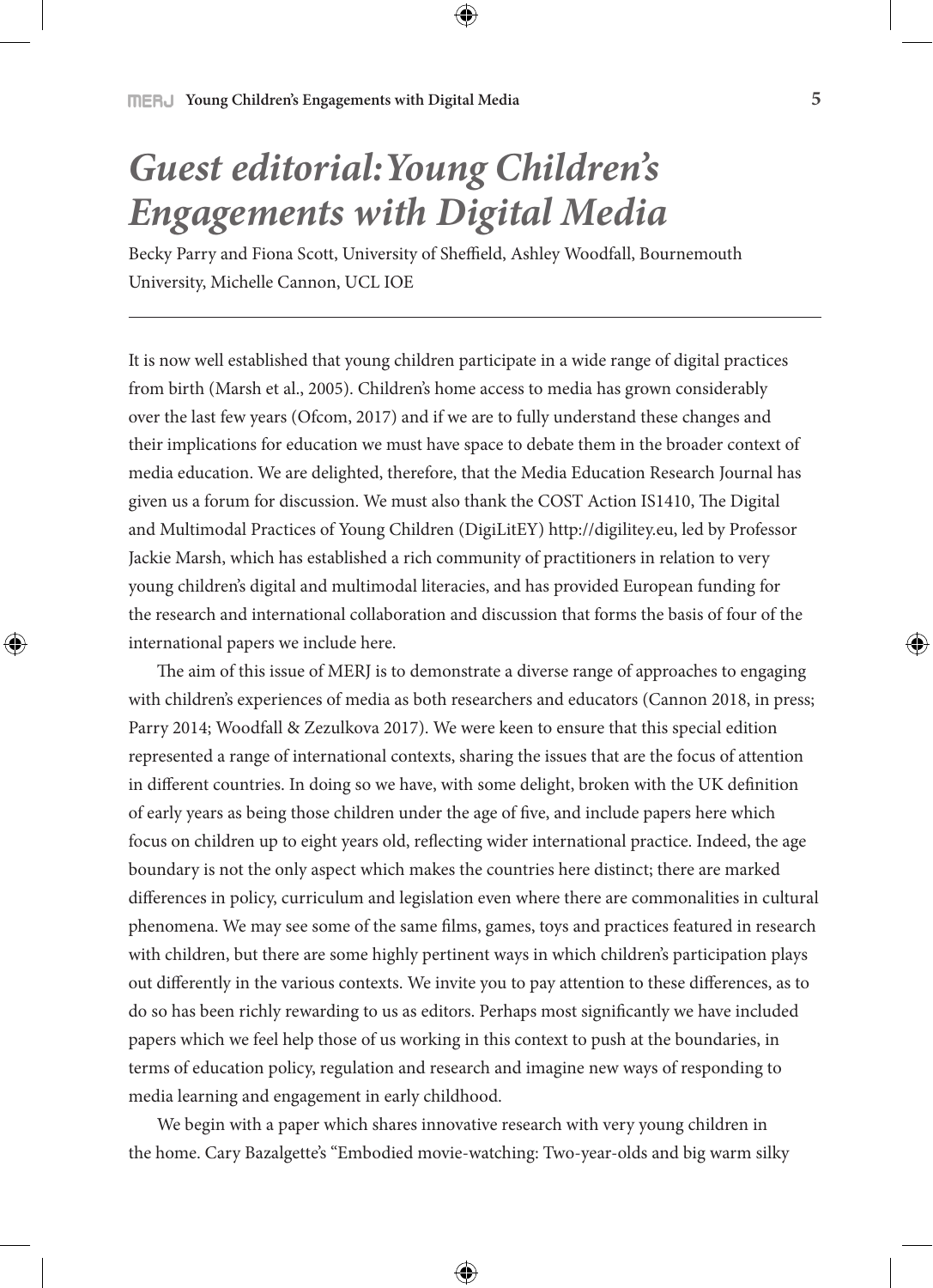screens" offers ground-breaking research on toddlers' emotional and embodied responses to moving image texts, offering rich theoretical understandings of this neglected dimension of media learning in relation to early childhood. Using in-depth and longitudinal observation, Bazalgette brings to bear decades of experience in film and media education to interpret the quality of her grandchildren's attention to certain short films, and their emotional reactions and interactions with screen and text.

For those of us focused on media education in the UK, where the move to formal learning and testing is ever more entrenched (Cannon et al. 2014), it has been heartening to gain an understanding of education reform which directly attempts to address the changes in children's media and digital lives. In "Promoting Multiliteracies from Early Years Onwards: Insights to an Ongoing Educational Reform Effort in Finland", Kristiina Kumpulainen offers an insight into the Finnish curricula context, where multiliteracy was recently introduced as a foundational competency to be promoted from early childhood onwards. Often regarded as a model of good practice in terms of early years education, Finnish education policy-makers have devised a new national framework for multiliteracies that stems from the deeply ingrained commitment to connecting with children's own experiences. Kumpulainen describes the implementation of this framework, encompassing teacher professional development, and reflects on the many challenges of deploying new multimodal approaches. Kumpulainen also reminds us of the continuing importance of collaboration and enjoyment, as a shared contemporary view of literacy begins to emerge. Following the work of the New London Group, the concept of multiliteracies also enables a foregrounding of intercultural understandings in ever diversifying learning environments.

In contrast with the account of national and strategic policy change above, Kate Cowan's contribution, "Digital Languages: Multimodal meaning-making in Reggio-inspired early years education", offers rich insights into Swedish educators' attempts to embed digital technologies in their everyday practice. Cowan recounts her experience in three Stockholm pre-school settings whose practices are inspired by Reggio Emilia's concept of 'the hundred languages of children'. Cowan's account demonstrates how early practices that connect with children's digital lives, align comfortably with discourses on multimodality. The paper helpfully unpacks the ways in which Swedish approaches embed and normalise the incorporation of digital media into everyday meaning-making practices. We see how practitioners in these sites of learning adopt critically informed pedagogic strategies, by taking into consideration the particular affordances of digital technologies, their potential and their limitations.

As part of the EU H2020 RISE funded MakEY project, we learn from Fiona Scott about the nature of 'makerspaces' in the early years. Such spaces serve as creative hubs, bringing together expert and non-expert learners of all ages to make artefacts using specialist tools and resources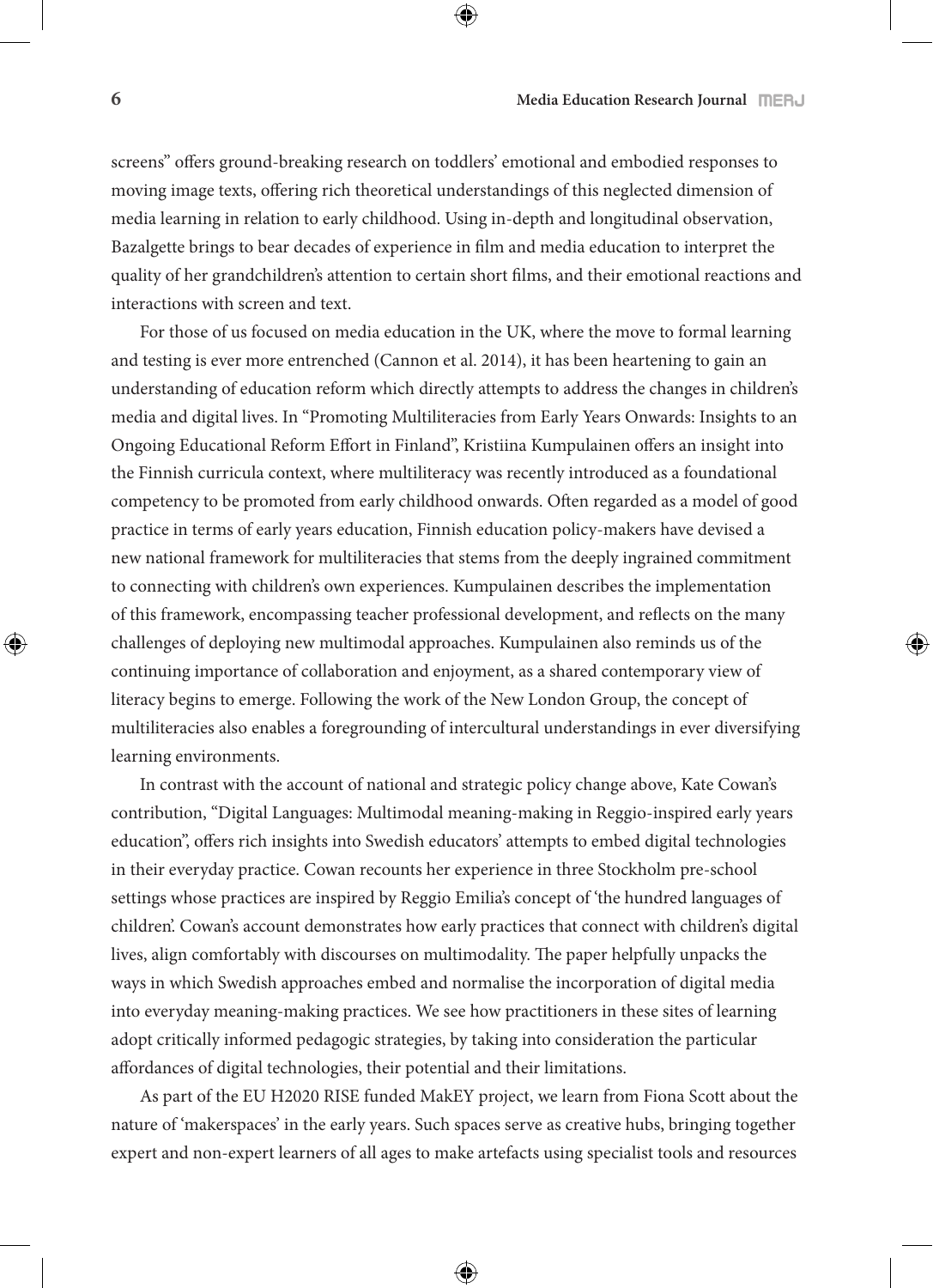– both digital and non-digital. Innovatory engagements with electronica and the empirical ground Fiona's suggestions for new theory and insights into young children's digital skills and creative capacities. Scott's contribution takes us further into the realm of connecting children's own media cultures with their play. "Knock, knock, it's Freddy!: harnessing young children's digital and media skills and interests to foster creativity and digital literacy in makerspaces" draws attention to the ways in which young children independently and skillfully translate their existing 'Funds of Knowledge' (González et al., 2006), such as knowledge of a simple digital game, into valuable in-school play practices. At a time when the boundaries between what constitutes digital and traditional literacies are themselves blurred (Scott & Marsh, 2018), she cautions that the knee-jerk value judgements accompanying a narrow understanding of young children's engagements with media risk widening existing inequalities and missing the important connections that can be made between learning opportunities.

In a contrasting out-of-school international context, Ayae Odagi & Jonathan deHaan describe a range of skills developed by children while making board games. In a bid to disrupt the binary distinctions made between digital video games and more traditional board games, Odagi and deHaan demonstrate the value of combining these seemingly divergent domains in creative production. As the title suggests, "Do rock-paper-scissors and if the last player wins, he can move in front of the first player': Exploring learning through a video game media translation project at a Japanese after-school children's center" we learn how the authors work alongside elementary school children tasked with translating Mario Kart DS into a concrete board game. Using a constructionist paradigm, they lay out a range of social, cognitive and skills-related learning outcomes related to media literacy, problem solving, storytelling and visual design.

Finally, Lynn Whitaker highlights the failure of regulatory decisions to fully address parents' concerns regarding children as consumers in "Exploiting the Child Consumer: ethical problems in monetising children's online games". Building on the work of Livingstone and Buckingham, Whitaker casts a forensic eye on the world of 'in-app purchases' (IAP), and the ways in which young children are interpellated as consumers by the game industry. Through qualitative data, Lynn explores the nuanced relationships between protectionist arguments, the 'pressure to buy' and the putative agency and autonomy that online spaces supposedly afford. In this historical moment of heightened awareness of online exploitation, her thesis is particularly pertinent when it calls for renewed efforts on the part of parents and industry to face up the problems associated with targeting children as consumers.

The positive response to our call for papers reflects a shared need to think deeply and critically about the myriad issues relating to the role of digital devices and media texts in the lives of very young children. The work we present demonstrates clearly that if children's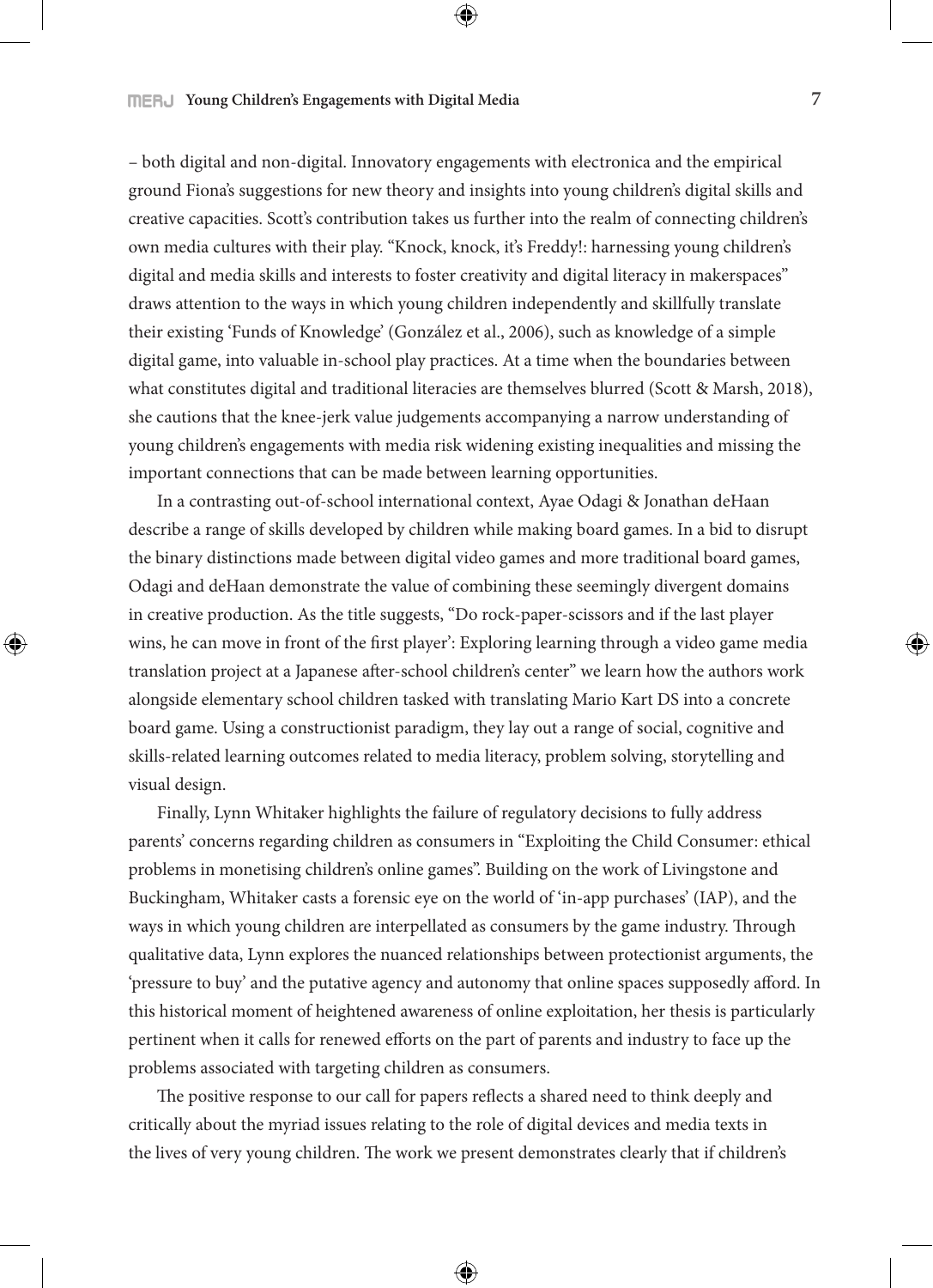everyday encounters with media texts are marginalised and undervalued, opportunities for connected learning are missed, leading to a dissonance between home and school experiences (Parry, 2014) and risking ever wider inequalities (Scott, 2016). Doubtless, ongoing research has an important role to play in establishing a bridge between children's media experiences and their experience of media in schools. In addition, it has the potential to signal opportunities for new and dynamic ways of using digital tools (Cannon et al. 2018, in press) to create innovative pedagogic spaces for young children.

## **References**

- Cannon, M., Bryer, T. & Lindsey, M. (2014). 'Media Production and Disruptive Innovation: exploring the interrelations between children, tablets, teachers and texts in subject English settings', *Media Education Research Journal*, 5(1), pp.16–31.
- Cannon, M. (2018). *Digital Media in Education: Teaching, Learning and Literacy Practices with Young Learners*, London: Palgrave Macmillan.
- Cannon, M., Potter, J. & Burn, A. (2018). 'Dynamic, playful and productive literacies', *Changing English*, 25(2), pp. 180-197.
- González, N., Moll, L. C., & Amanti, C. (eds) (2006). *Funds of knowledge: Theorizing practices in households, communities, and classrooms*. Mahwah, NJ: Lawrence Erlbaum Associates
- Marsh, J. et al. (2005). *Digital beginnings: Young children's use of popular culture, media and new technologies*, Sheffield. Available at: http://www.digitalbeginnings.shef.ac.uk/ DigitalBeginningsReport.pdf. (Accessed 19.04.18)
- OFCOM (2017). Children and parents: media use and attitudes report. London, OFCOM. https://www.ofcom.org.uk/research-and-data/media-literacy-research/childrens/childrenparents-2017 (Accessed 19.04.18)
- Parry, B. (2014). 'Popular culture, participation and progression in the literacy classroom', *Literacy*, 48(1), pp. 14-22.
- Scott, F. L. and Marsh, J. A. (2018) 'Digital Literacies in Early Childhood' in *The Oxford Research Encyclopedia of Education*, Noblit, G. W. Noblit, G. W., Adams, N., Beach, D., Hytten, K., Khan, F., Kitamura, Y., Lampert, J., Luke, A., Ka Ho Mok, J., Pink, W.T., Groves Price, P., Sharma, U. and Thomson, P. (eds). Oxford, New York: Oxford University Press
- Scott, F. L. (2016). 'Young children's digital literacy practices at home: social, physical and classed' in *The Digital Literacy and Multimodal Practices of Young Children: Engaging with Emergent Research. Proceedings of the first Training School of COST Action IS1410, University of Minho, Braga, Portugal, 6th-8th June, 2016*, Pereira, I., Ramos, A. & Marsh, J. (eds). Braga: Centro de Investigação em Educação (CIEd). Available at: http://www. sheffield.ac.uk/polopoly\_fs/1.660127!/file/1st\_TrainingSchool.pdf (Accessed 19.04.18)